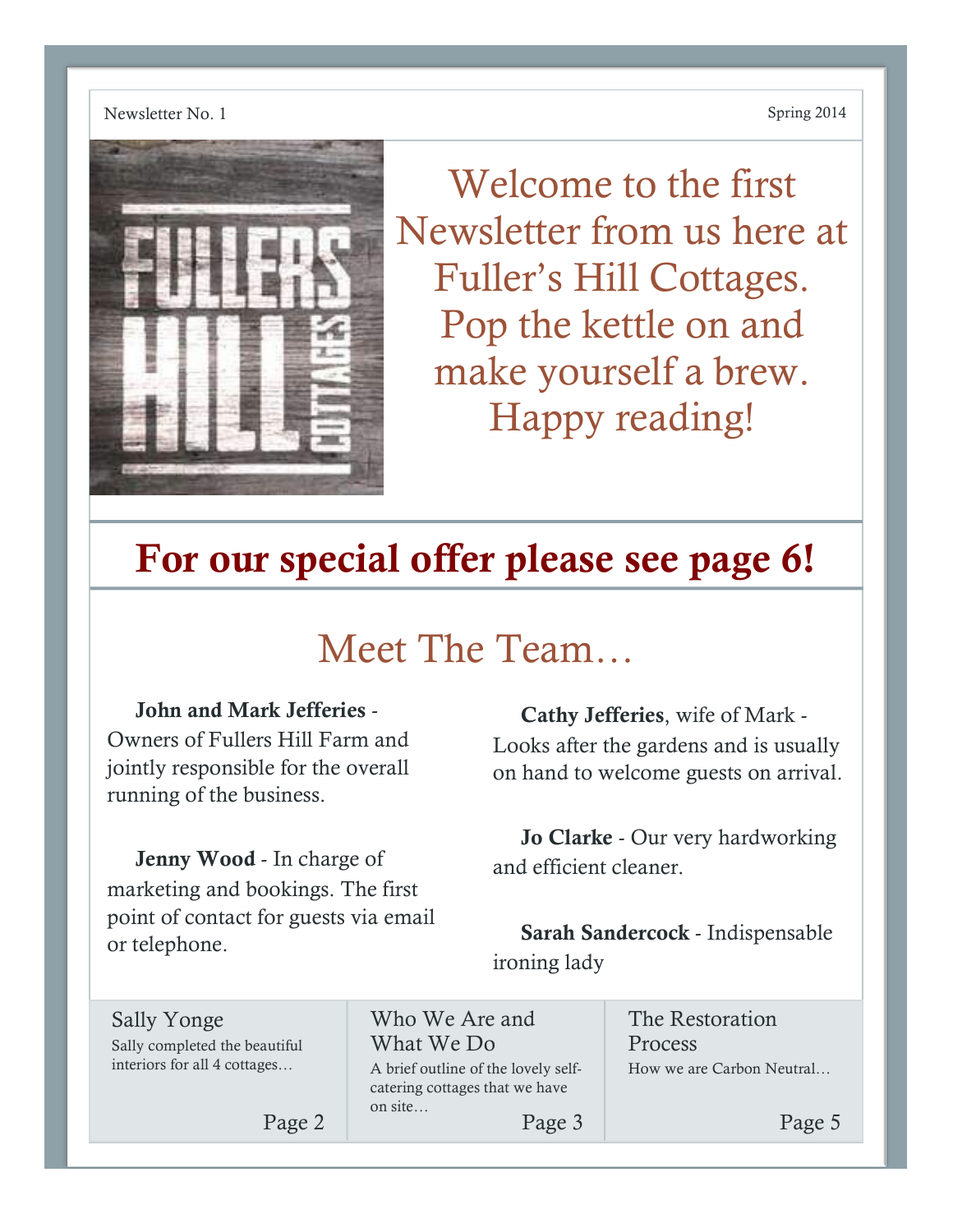

# Punting!

### Top 10 Things to Do in Cambridge

### No.  $1 -$  Punting

This is quintessentially Cambridge. Of course this is also done in Oxford but not nearly as well. This is a great way to see The Backs of 7 of the colleges and their bridges. You can punt with a chauffeur or Do It Yourself. For instructions on how to punt, see our other blog on 'How To Punt'.

No. 2 – A Bike Tour

Continued on

### Sally Yonge Completed The Interiors For All 4 Cottages

Sally Yonge is our very own Interior Designer. She has beautifully recreated a very comfortable and relaxing place for you to stay. All four of our cottages; The Old Dairy, The Tack Room, The Hayloft and The Stables, feature unique and tasteful furnishings.

The Old Dairy even includes an old Yak Aircraft engine that has been restored and made into a coffee table. The cottage also includes photographs of aircraft giving that ultimate view for the flying enthusiast.

Sally Yonge Interiors specialise in all aspects of soft furnishings for your home. Whether you'd like a full design consultation, or a "making only" service, she can help.

All her work is hand finished and made on her own premises. To see detailed examples of some of her work see the *Style* pages or click the picture links.

Please visit her website at www.blinds-curtainsdrapes.com

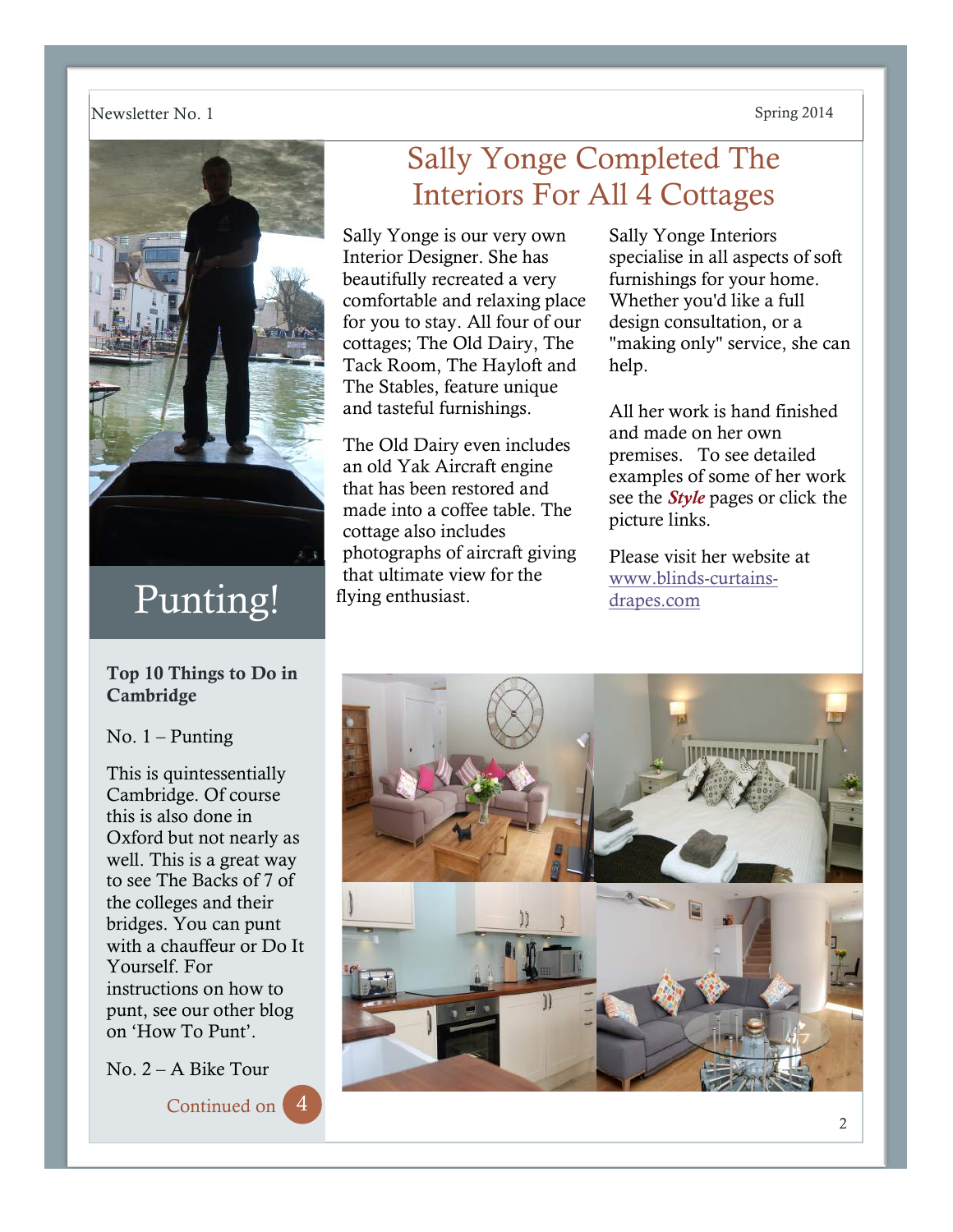**ALLIERS** 

# Fuller's Hill Cottages

# Who We Are and What We Do

To make a booking please call Jenny on 07544 208959

These lovely and unique, family run, selfcatering cottages are located on a farm and an airfield in the beautiful countryside, 12 miles from Cambridge. **You may arrive by plane, horse or car!** The Old Dairy, The Hayloft, The Stables and The Tack Room all come with the very latest mod-cons and Egyptian cotton linen providing a very comfortable and entertaining stay at Fuller's Hill cottages. Facilities include a luxury hot tub in the garden and barbecue, 3D TV and free Wi-Fi.

With relaxation and comfort in mind there are four tranquil spaces ready for you to enjoy.

**The Old Dairy** dating back to the 1700's and sleeps up to 4 people plus a sofa bed, is perfect for the flying enthusiast; boasting views to the airfield, along with aviation themed items, such as a polished propeller on the wall, interesting photographs taken from the air and a coffee table featuring an aeroplane engine.

the children growing up on the farm as a play area for around 50 years, firing their imagination

**The Stables** is a fully disabled accessible cottage was once home to the farm's beloved shire horses; Bonnie, Major and Corrie in the early 1960's. The cart they used has been restored and is on display in the garden area. Sleeps up to 2.

**The Tack Room** sleeps up to 4 and is situated where the farm's working shire horses' tack and harnesses were kept until the 1960's.



**The Hayloft** sleeps up to 4 had been used by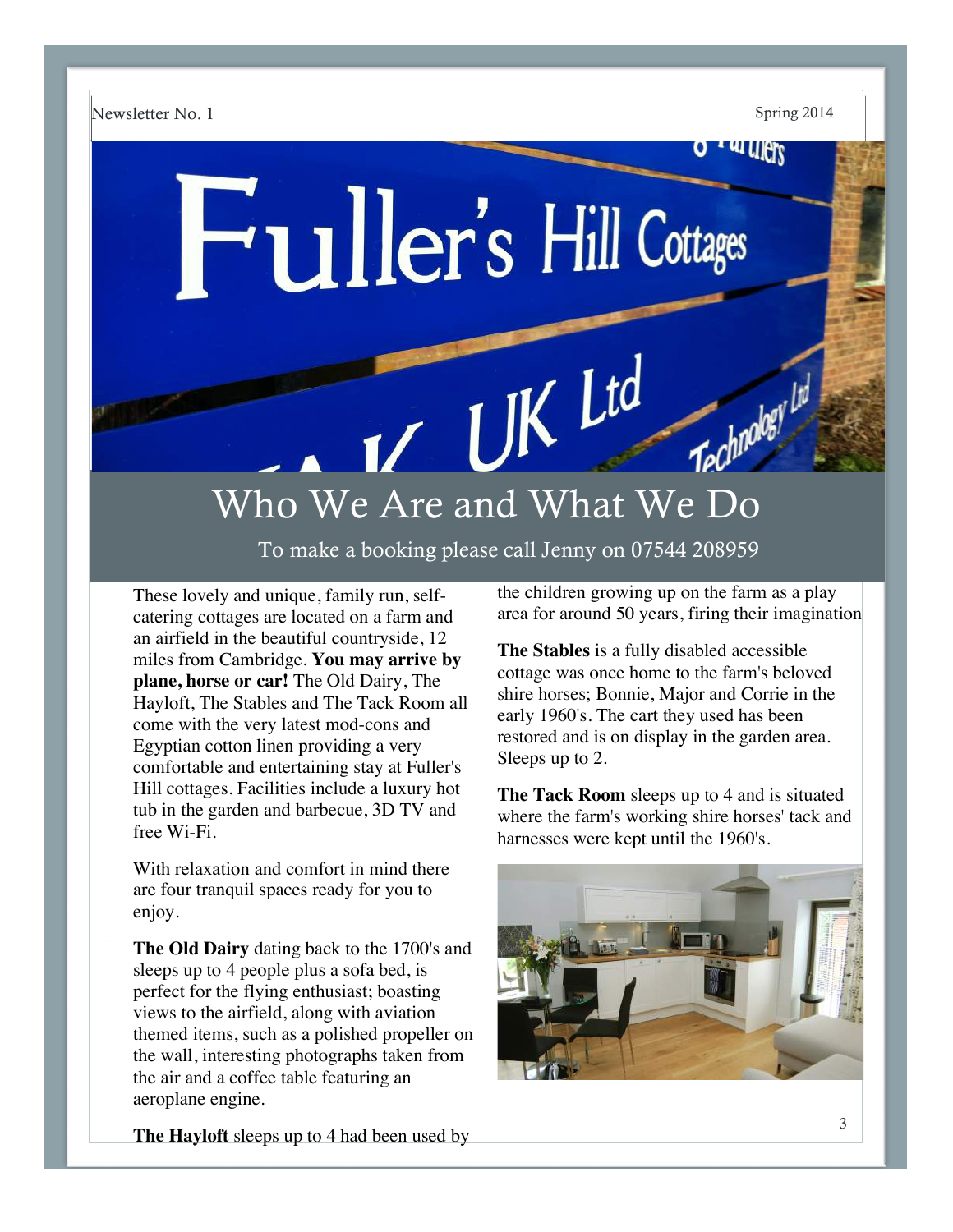Cambridge wouldn't be Cambridge without their bike enthusiasts and this is an excellent way to see the city. There is only one bike tour operator (www.cambridgebiketours .co.uk/index.htm), alternatively why don't you hire some bikes from  $11s<sup>2</sup>$ 

No. 3 – Visit Kings College Chapel

This is open most days with access from the North door. Entry fee is currently £6.50 for adults, however a top tip is to go to evensong at 5pm Mon-Sat 10:30am and 3:30pm Sun, which is a sung service by the choristers. Totally free of charge, (closed August and September).

www.kings.cam.ac.uk/ch apel/

No.  $4 - A$  Walking Tour

Another great way to see the city is a walking tour. A walking tour operator is www.oxbridgetours.com where that actually use current students as guides.

No. 5 – Have a pint in The Eagle

Famous for being the

favourite waterhole of James Watson and Francis Crick; the two scientists who first discovered DNA, they came here to celebrate their discovery. There is a small plaque on the wall above one of the tables at the back of the pub.

No. 6 – Cambridge Arts Theatre, The Corn Exchange and The ADC Theatre

Cambridge Arts Theatre, have highbrow performances ranging from plays, ballet and opera. Go to

www.cambridgeartstheatre. com for tickets or call the box office on 01223 503333

No. 7 – The Corn Exchange

The Corn Exchange is Cambridge's premiere music venue featuring musicals, rock and pop. Go to www.cornex.co.uk or callbox office on 01223 357851

No. 8 – The Midsummer House

For all you foodies out there, The Midsummer House is the only 2 star Michelin star restaurant in

the 2014 AA Guide. Featuring Daniel Clifford as their resident Head Chef, he has been cooking there since 1998 and has a modern-focus, which is underpinned by classical French technique. Please contact

reservations@midsummerhou se.co.uk or call 01223 369299 to make a reservation and go to

www.midsummerhouse.co.uk /menu/ to whet your appetite.

### No. 9 – The Grand Arcade

For the most satisfying shopping experience, visit The Grand Arcade where you won't be disappointed. All the usual big names are here including Apple, Karen Millen, Crew Clothing, Superdry and John Lewis to name but a few. If you live outside the EU, you may be able to get a tax refund on the goods you purchase and wish to take home with you. Terms and conditions apply. Go to www.grandarcade.co.uk/visit ors/aspx for more information. The postcode is CB2 3BJ (for the car park, please use CB2 3QJ). For opening hours go to www.grandarcade.co.uk/plan -your-visit/openinghours.aspx

**Continued**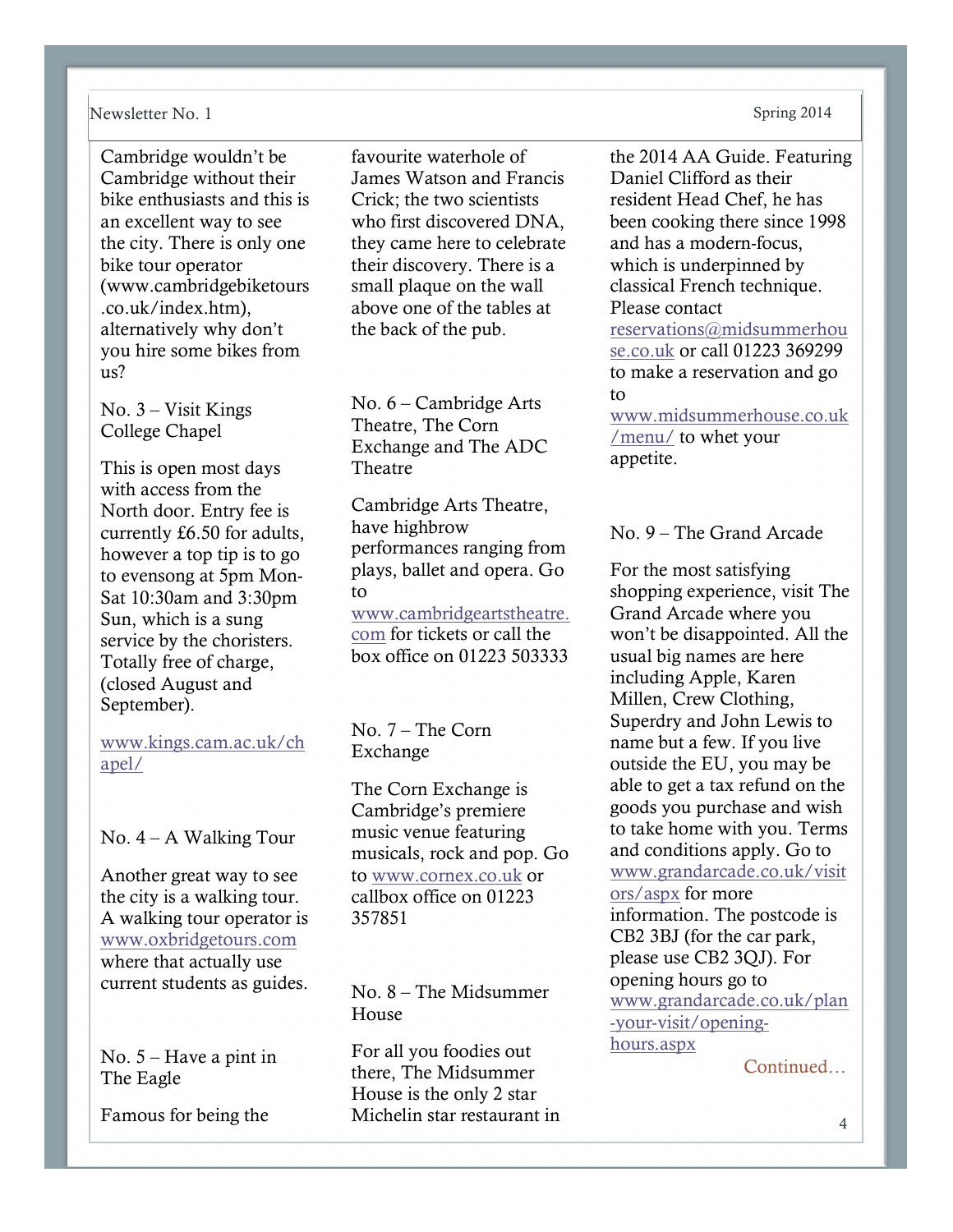No. 10 – The Botanical Gardens

Open every day of the year, the Cambridge University Botanical Gardens hosts plants form all over the world in a 40-acre oasis of beautiful gardens and glasshouses. The Garden does not have any public car parking. There is pay and display parking available along Trumpington Road, 8 hour maximum stay, Monday-Saturday, 9am - 5pm. There are also a few pay and display bays on Bateman Street, 2 hour maximum stay, Monday-Saturday, 9am - 5pm. Blue badge holders may park in these pay & display bays free of charge with no time limit.

If travelling by car, please use the Trumpington Road Park & Ride (off J11, M11, open daily) and ask to alight at the Bateman Street Stop, or use the Babraham Road Park & Ride, near the Gog Magog Golf Course. This service now stops at the train

station only, from where it is a short walk up to the Station Road Gate.

There is a dedicated Garden Bicycle Park 65 meters along Bateman Street from the Brookside Gate on Trumpington Road.

www.botanic.cam.ac.uk/Bo tanic/Home.aspx

For all other top tips to make your visit with us that more enjoyable, keep an eye on our facebook page and blog for more information.

Please see our contact information on the last page of this newsletter.



**CAMBRIDGE UNIVERSITY** Botanic Garden